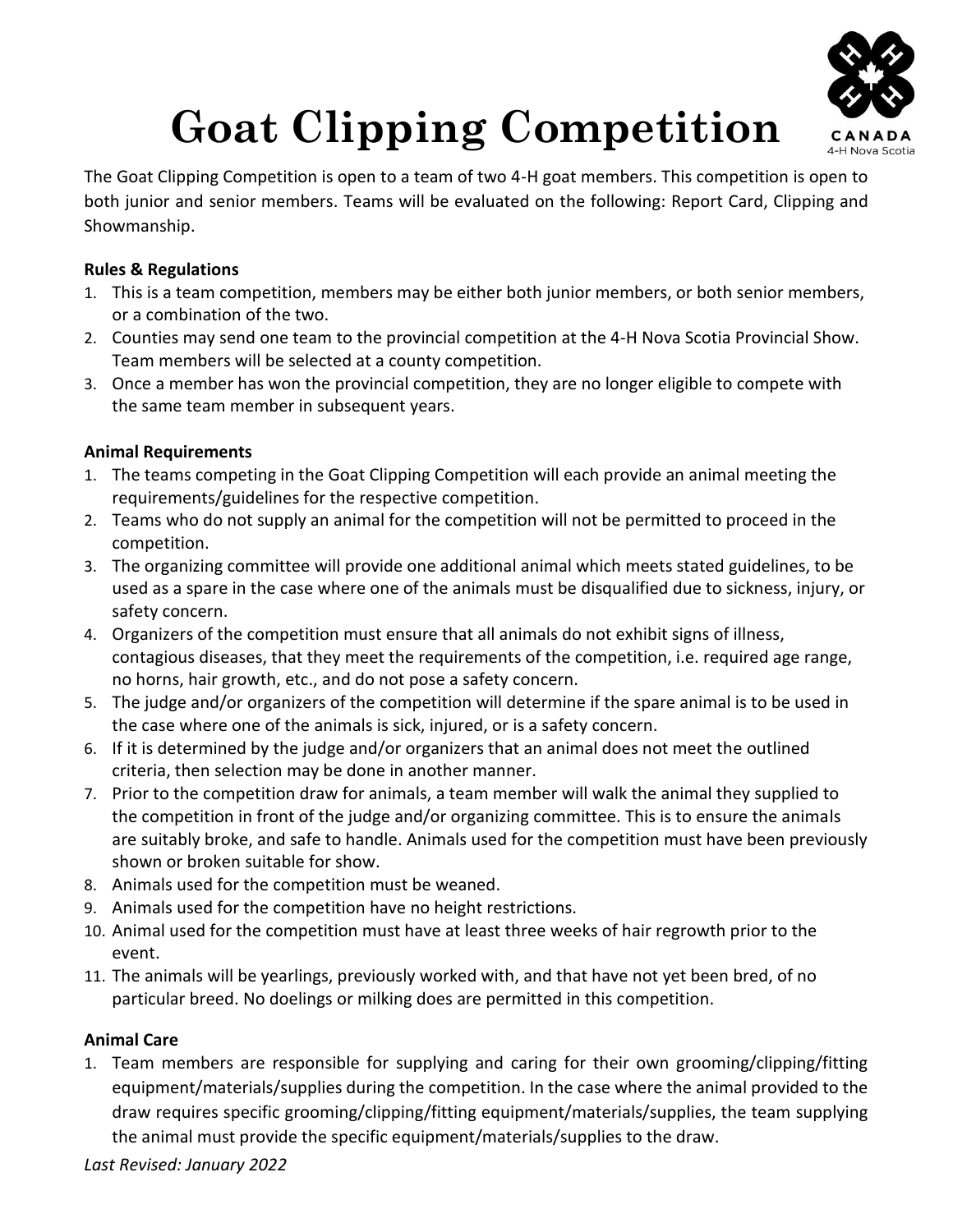- 2. The members supplying the animals are responsible for providing all feed and bedding requirements for the supplied animal for the duration of the show.
- 3. Team members/animal owners understand that team members are responsible for feeding, handling, preparing, and caring for their competition animal for the duration of the event, as this is part of their score. All feeding instructions will be provided to the teams for their competition animals. From then on, it is the teams' responsibility to feed and care for the goat that they drew until the conclusion of the competition. Ensure someone from the committee feeds and cares for the spare animal throughout the event.

### **Competition Guidelines and Scoring**

- 1. The judge does not have to be in attendance for the selection/draw, and members can work with their animals following the selection/draw, but no clipping may be done until the assigned clipping time.
- 2. Ties in the competition are to be decided using the team's score in showmanship highest over lowest.
- 3. The welfare and wellbeing of all the animals will be foremost in the competition. The committee responsible for the competition will ensure animals are well cared for (including spares).
- 4. Clippers with adjustable guides must be used. Depending on the weather, the judge will request which setting/guide to use for the competition.
- 5. Team members must submit their competition report cards by the time indicated in the program.
- 6. In the case where after the event "scratch date" an individual team member cannot continue in the competition, the remaining team member may continue in the competition. For aspects of the competition where points are allotted to each team member the remaining team member can only earn points for their own work.
- 7. In the case where a member must temporarily step away from the competition for good reason, the remaining member may continue working, however, clipping, feeding, and stall clean-up/prep is a joint effort for members to share equally.

### **Teams will be evaluated on the following:**

- A. **Report Card (20%)** Members determine the weaknesses of the animal and explain how these are to be overcome by proper fitting and clipping.
- B. **Herdsmanship (10%)** Team effort Members provide proper care and handling, feeding, watering, stall and animal cleanliness (includes cleaning out stalls after animal leaves).
- C. **Showmanship (30%)** 15 points will be allotted to each team member based on their showmanship abilities and how they handle the animal in the ring. Team member points will be combined for a combined score.
- D. **Fitting & Clipping (40%)** 20 points will be allotted to each member based on their fitting and clipping abilities and techniques as well as overall teamwork and sharing of tasks. Team member points will be combined for a combined score.

# **Please note that the National Farm Animal Code of Practice should be followed when housing animals for 4-H events.**

### **These standards can be found at:** <http://www.nfacc.ca/>